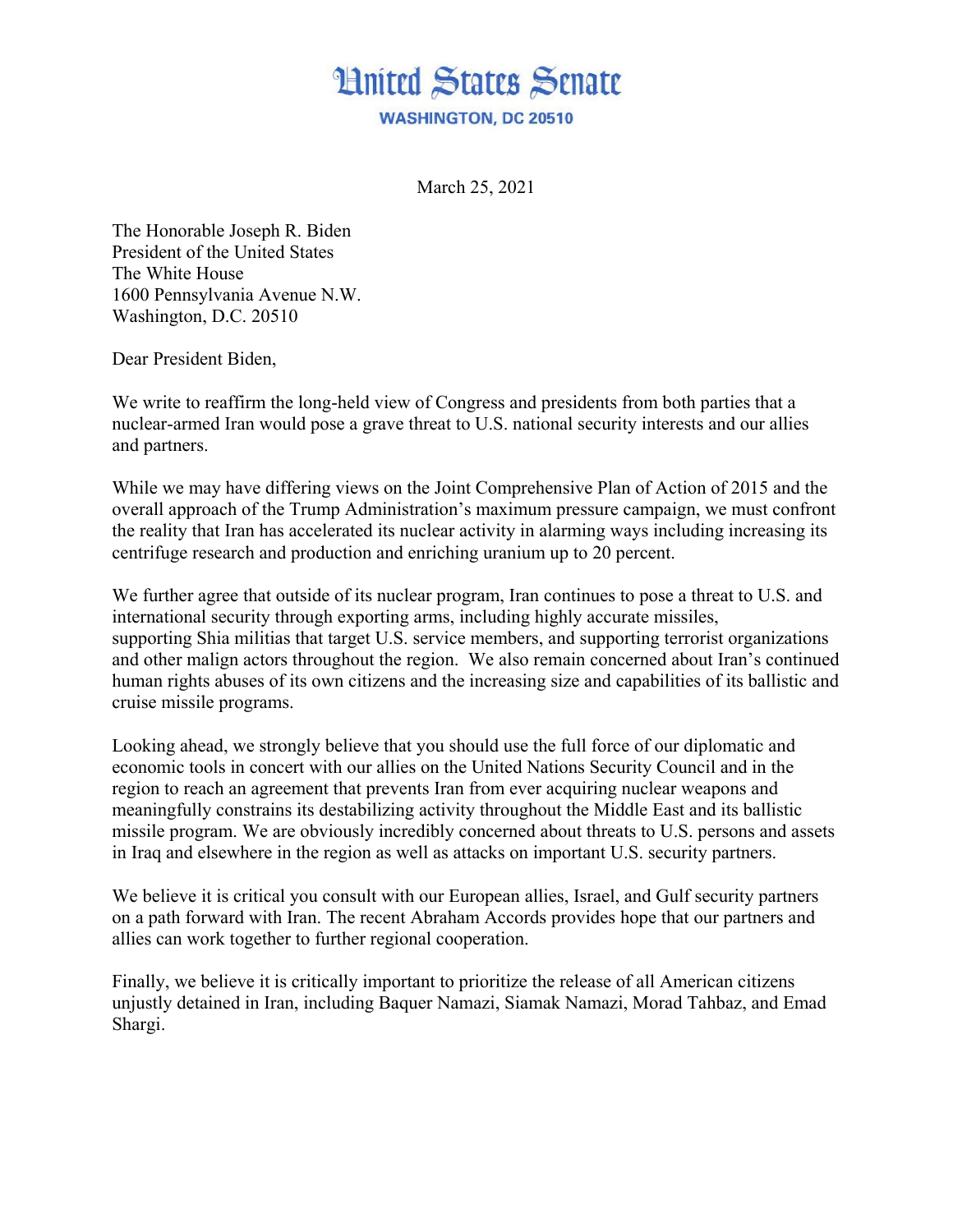We appreciate the engagement your administration has had thus far with Congress and hope and expect this kind of transparency to continue. Iran should have no doubt about America's policy. Democrats and Republicans may have tactical differences, but we are united on preventing an Iranian nuclear weapon and addressing the wide range of illicit Iranian behavior. We look forward to working with you to achieve these objectives.

Sincerely,

Robert Menendez Lindsey Graham United States Senator United States Senator

Benjamin L-Cardin

Benjamin L, Cardin James E. Risch

Christopher A. Coons Jerry Moran United States Senator United States Senator

Joe Manchin III Ben Sasse

Augus S. R

Angus S. King, Jr. Susan M. Collins United States Senator United States Senator

try the

United States Senator United States Senator

Jerry Moran

United States Senator United States Senator

Seven M Collins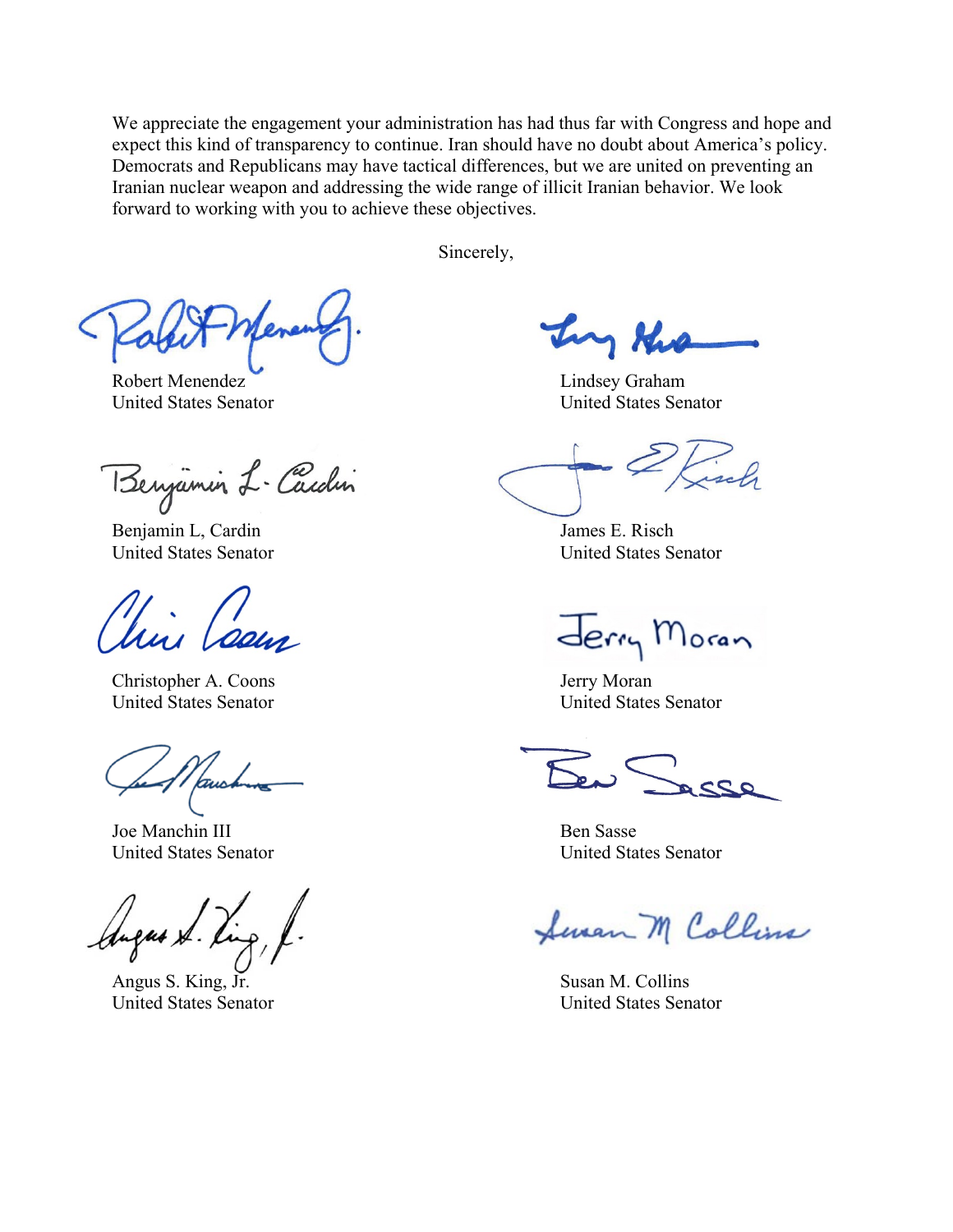Kyrsten Sinema Thom Tillis

Mark Kelly Kevin Cramer

Mork R Numer

Mark R. Warner John Boozman

Jacky Rosen John Hoeven

Richard Blemen Prof

**/s/ Robert P. Casey, Jr.**

Robert P. Casey, Jr. Mike Crapo

Fillis

United States Senator United States Senator

United States Senator United States Senator

4 Borman

United States Senator United States Senator

United States Senator United States Senator

Roger W. Marshall

Richard Blumenthal Roger Marshall, M.D. United States Senator United States Senator

fike

United States Senator United States Senator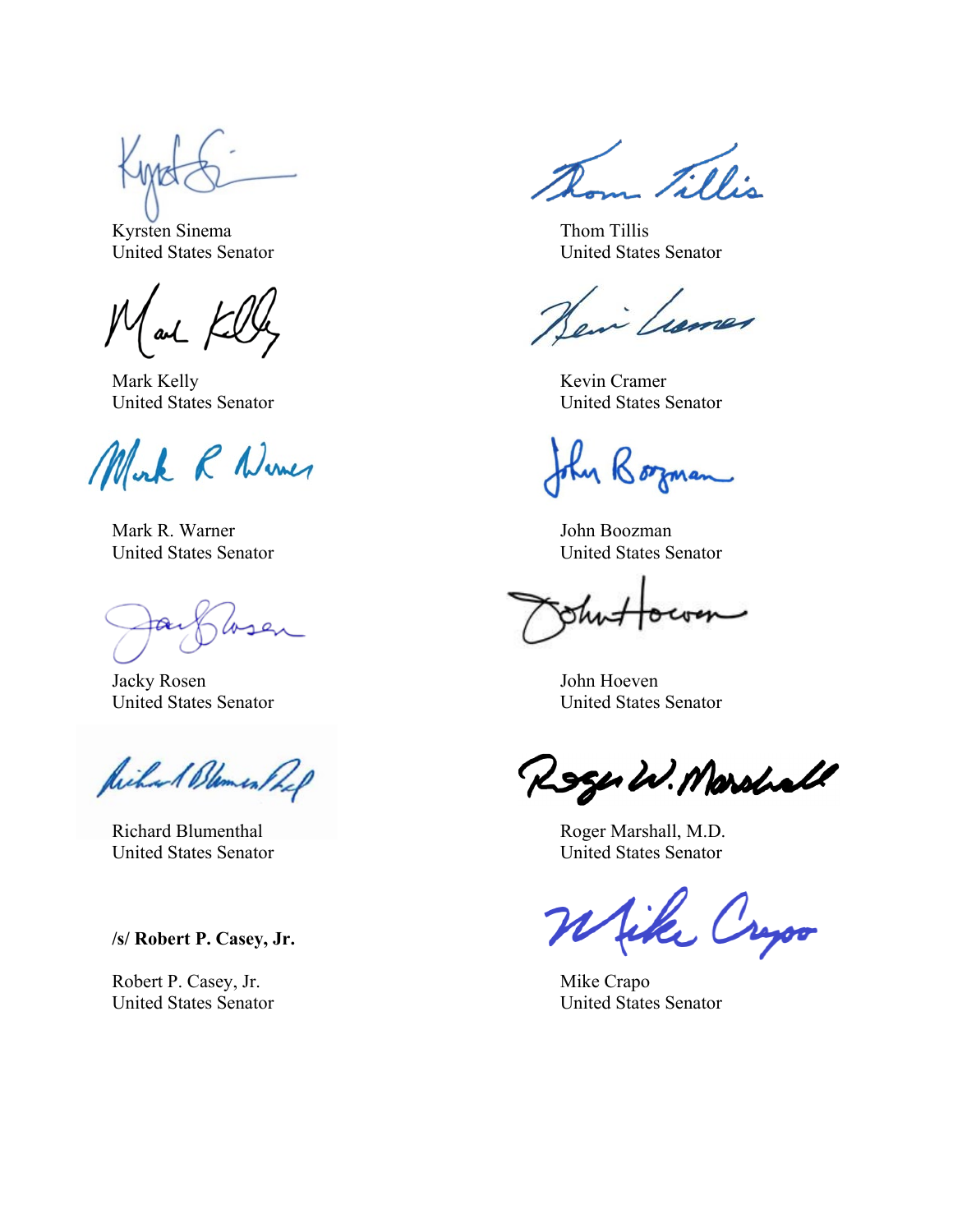for The two

Jon Tester John Cornyn United States Senator United States Senator

Ron Wyden

Ron Wyden Marsha Blackburn Marsha Blackburn United States Senator United States Senator

C Vele

Gary C. Peters Steve Daines

Maria

Maria Cantwell **Deb Fischer** 

James Lankford Charles E. Grassley

Roger F. Wicker Richard Burr

Harsha Macabura

ains

United States Senator United States Senator

Det Tischer

United States Senator United States Senator

Chuck A

United States Senator United States Senator

United States Senator United States Senator